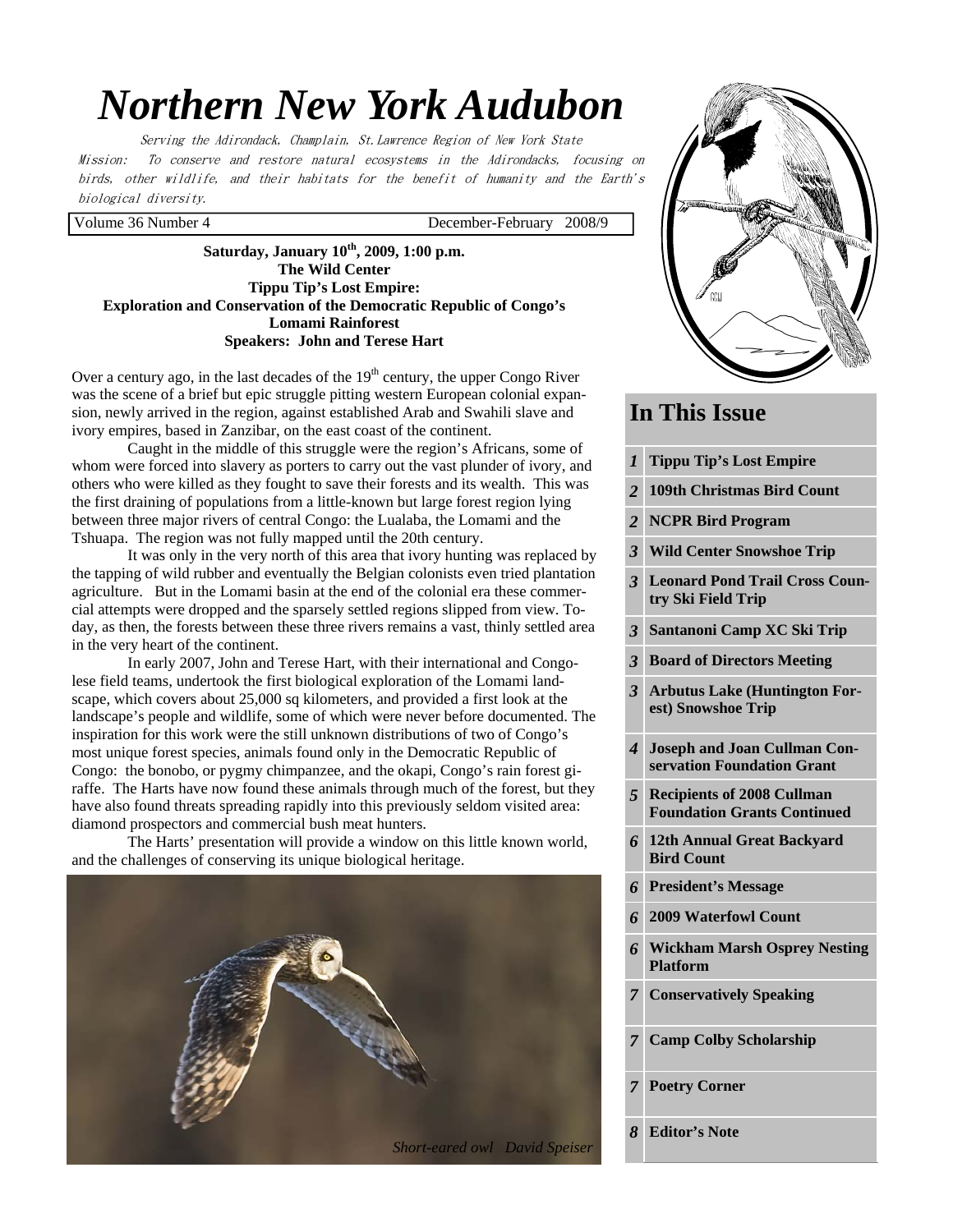# **NNYAS**

**Northern New York Audubon Society, Inc.** 

#### **Board of Directors**

**Charlotte Demers President Newcomb (518) 582-2157 Larry Master, Ph.D Vice-President Lake Placid (518) 523-2214 Amy Freiman Treasurer Newcomb (518) 582-3655 John Thaxton Secretary Keene (518) 576-4232** 

 **John Brown** *Vermontville*  **Joan Clark** *Keeseville*  **Joan Collins** *Potsdam*   **Jorie Favreau, Ph.D** *Tupper Lake*  **Leah Filo** *Tupper Lake*  **Lee Harper** *Massena*   **Glenn Johnson** *Potsdam*   **Leslie Karasin** *Saranac Lake*  **Melanie McCormack** *Plattsburgh*   **Mary O'Dell** *Saranac Lake*  **Peter O'Shea** *Fine*   **Pat Thaxton** *Keene*   **Mary Beth Warburton** *Potsdam*   **Eileen Wheeler** *Canton* 

**Northern New York Audubon Society, Inc. A chapter of National Audubon Society serving the Adirondack, Champlain and St. Lawrence regions of northern New York, including Clinton, Essex, Franklin, Hamilton and St. Lawrence counties.** 

*Correspondence and Membership Information* **Northern New York Audubon Society PO Box 488 Keene Valley, New York 12943-0488** 

**John Thaxton, Newsletter Editor PO Box 488 Keene Valley, NY 12943-0488** 

**NNYAS Web Site: www.highpeaksaudubon.com Charlotte Demers, Web Master** 

*Northern New York Audubon Newsletter* **is published by Northern New York Audubon Society, Inc.** 

**Vol. 36 No. 4** 

# *Audubon's 109th Annual Christmas Bird Count*  **Ferrisburgh (VT/NY) CBC**

*Saturday, December 20* The Ferrisburgh count circle includes a swath of Lake Champlain shoreline as far west as Route 22. For information contact John & Pat Thaxton: JPThax5317@aol.com or 518.576.4232.

## **Plattsburgh (NY) CBC**

*Sunday, December 14*. The count circle is centered on Route 9 just south of the entrance to the former Plattsburgh Air Base. As the participants in this count do not meet before dispersing to their territories, contact Judy Heintz at (518) 563-5273 or heintzjf@northnet.org to arrange for a territory.

## **Elizabethtown (NY) CBC**

*Saturday, December 27* If you are interested in participating in this year's count, please contact Matthew Medler at etowncbc@yahoo.com or (802) 999-1438 no later than December 7th. The count dinner will be held at the lovingly refurbished Deer's Head Inn at 5:00 p.m. (bar opens at 4:00).

## **Saranac Lake (NY) CBC**

**Saturday, January 3,** 53rd year of this count! Meet in the parking lot at Howard Johnson's on Route 86 in Lake Placid at 7:00 a.m. sharp, or (preferably) contact the compiler, Larry Master (617) 285-9086; larry@masterimages.org. ahead of time if you plan to participate. A festive count dinner will be held at a location TBD in Lake Placid on Saturday evening,

# **Massena, NY – Cornwall, ON CBC**

The Massena-Cornwall CBC will be held on *Saturday, December 27*, 2008. The count circle will be divided into 5 sectors, 2 on the Ontario side and 3 on the New York side. If you would like to participate, **please contact Nobi Ackerman at (315) 265-6774**.



# **NCPR to Highlight Birds**

North Country Public Radio (NCPR) will be featuring monthly programs on North Country birding topics. Todd Moe interviewed Joan Collins and Mary Beth Warburton on migration for October. They climbed Azure Mountain on a brisk fall day to tape the program. The 13-minute piece aired on October  $29<sup>th</sup> - you can find the segment on$ the NCPR web site at NCPR.org. Todd interviewed Geoff LeBaron, National Audubon Christmas Bird Count Director, for a piece that aired on November  $4<sup>th</sup>$ . Stay tuned to NCPR for more birding information!

**--Joan Collins**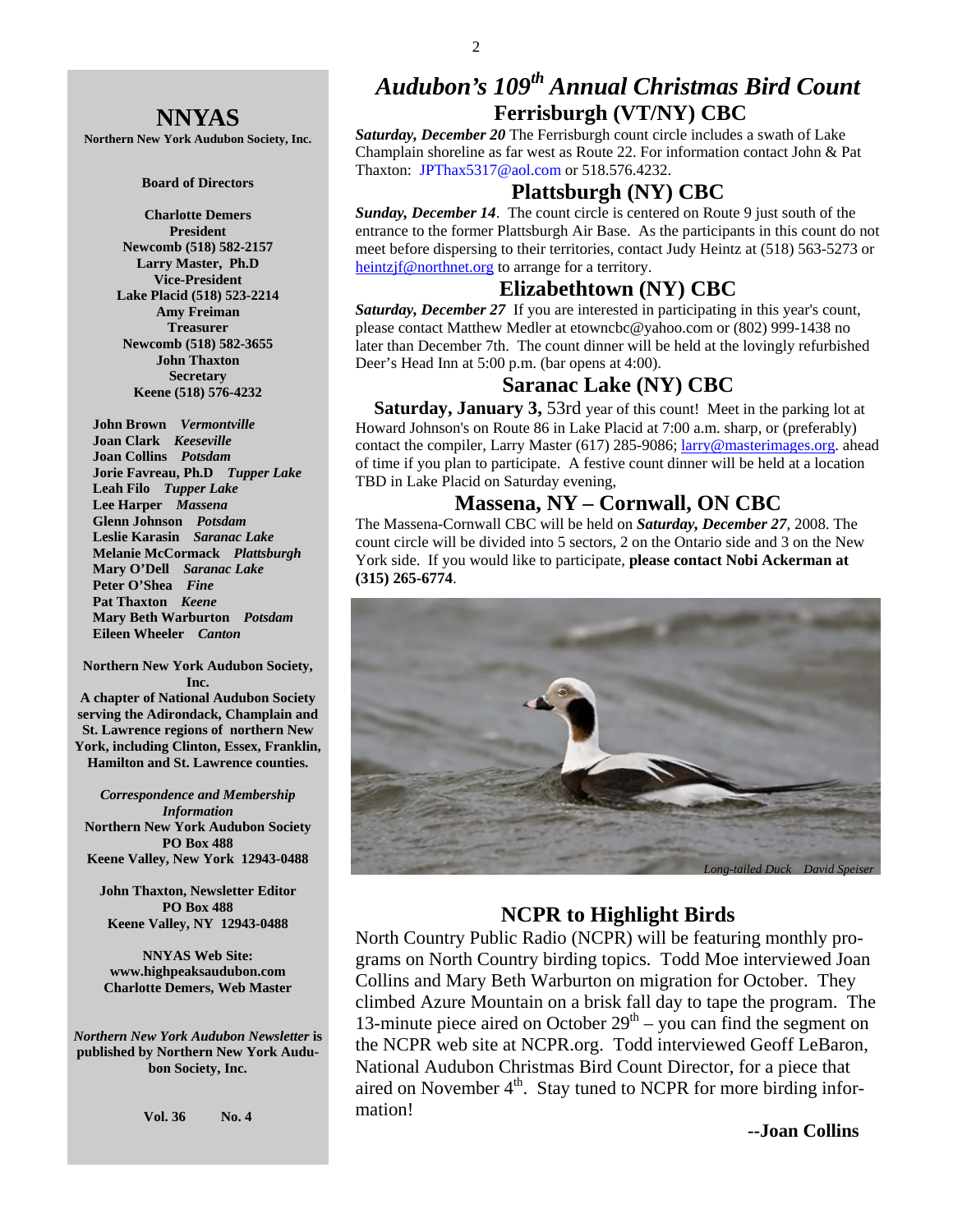# **Saturday, January 10, 2009 Wild Center Tupper Lake (Franklin Co.)**

Participants will snowshoe the trails at the Wild Center museum along the edge of the Raquette River. This trip precedes the 1 p.m. talk *Tippu Tip's Lost Empire*, John and Terese Hart's fascinating program on the Lomami Rain Forest described on the cover of this issue. The Wild Center will provide snow shoes for anyone who doesn't have them. **Time:** 10:30 a.m. to noon

**Location:** Meet at the Wild Center entrance **Leader**: Joan Collins

**Register** by calling Joan at (315) 261-4246 or email jecollins@twcny.rr.com

# **Saturday, January 24, 2009 Leonard Pond Trail Colton (St. Lawrence Co.)**

Participants will cross country ski 5 miles round-trip on a wide, level trail in mixed forest and boreal habitat. We will end the trip at the famous "Backwoods Inn" for lunch! **Time:** 9 a.m. – 12 p.m. plus lunch at the Backwoods Inn **Location:** Meet at the trailhead on Route 56 (2.5 miles north of the Route 3-Route 56 intersection)

**Leaders:** Joan Collins & Eileen Wheeler **Register** by calling Joan at (315) 261-4246 or email jecollins@twcny.rr.com





 *Pine Siskin David Speiser* 

# **Saturday, January 31, 2009 Arbutus Lake (Huntington Forest) Newcomb (Essex Co.)**

Participants will snowshoe a 2 mile loop around the shore of Arbutus Lake in the Huntington Wildlife Forest. This flat trail goes through mostly softwood and mixed wood forest. There is the possibility that Red and White-winged Crossbills will be in the softwoods along the trail. Those interested can stay and have their lunch in Huntington Lodge which is currently being renovated.

**Time**: 10:00 a.m. – 12:00 p.m.

**Location**: Meet at the Adirondack Ecological Center, 6312 State Route 28N (10 miles east of Long Lake, 1.7 west of Newcomb VIC)

**Leader**: Charlotte Demers

**Register**: cdemers@esf.edu or (518)582-2157

# **Saturday, February 21, 2009 Ski Trip to Santanoni Great Camp**

A lovely, moderate-level ski to a storied destination, this ten-mile round-trip is a classic Adirondack winter journey to an historic Great Camp. The dirt road trail is not groomed for skiing.

**Time**: 11 a.m.

**Bring**: Appropriate layers of apparel for the weather and temperature, skis, water, lunch or snacks. **Meet**: At the parking lot for the Santanoni Great Camp

off Route 28N in Newcomb.

**Leaders**: NNYAS members Pat & John Thaxton **Registration**: Contact Pat & John Thaxton: 518.576.4232; email: jpthax5317@aol.com

# **NNYAS Board of Directors Meeting Saturday, January 10, 2009, 2:30 p.m.**

NNYAS board of directors meetings are open to the entire membership; they are an excellent forum for exchanging ideas about our increasingly dynamic Audubon chapter. Contact President Charlotte Demers (cdemers@esf.edu) for more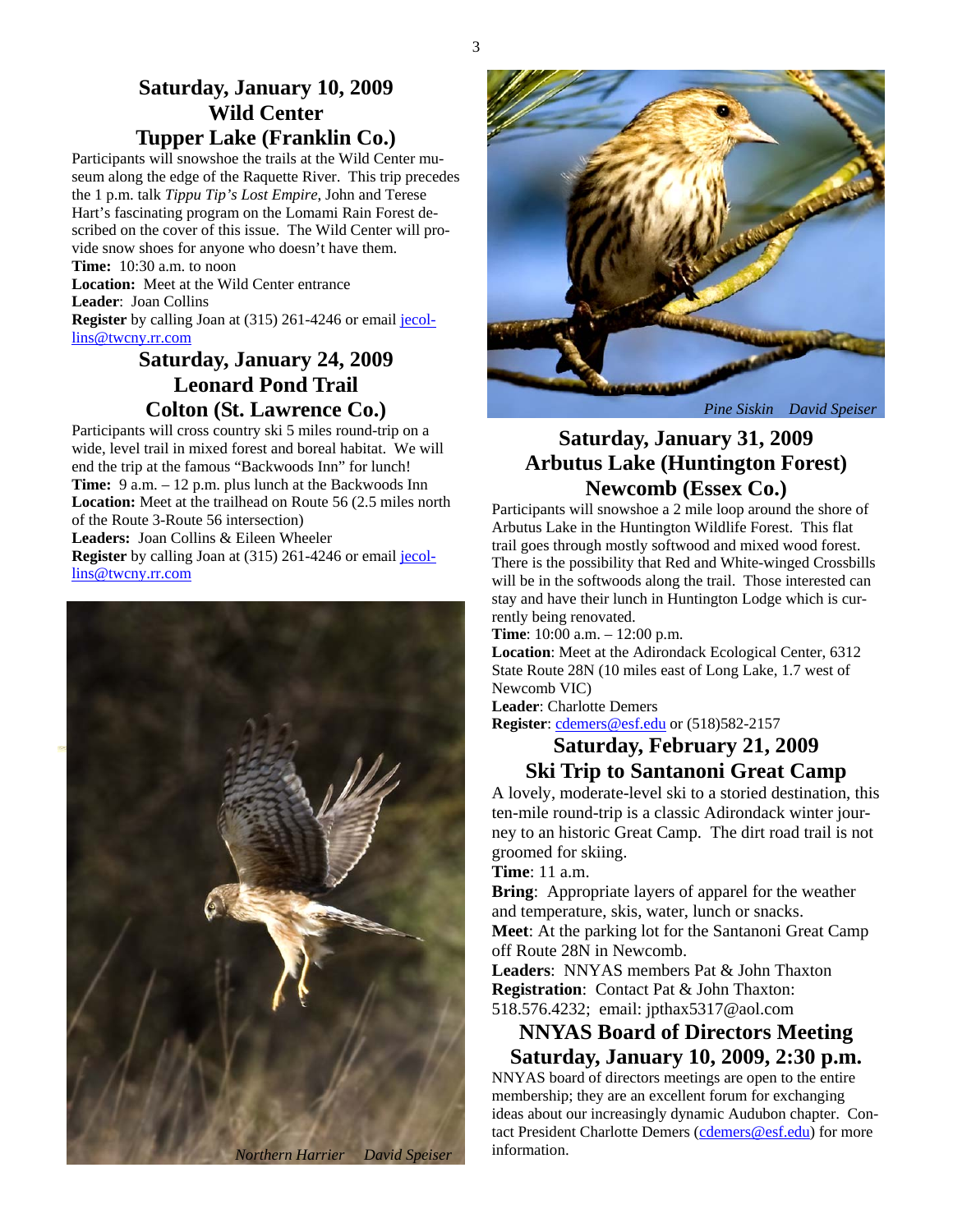# *Joseph and Joan Cullman Conservation Foundation 2008 Grant*

*The Joseph and Joan Cullman Conservation Foundation/ Northern New York Audubon Society/Wild Center Summer Naturalist Grant (\$4,500)* underwrote half the salary (The Wild Center underwrote the other half) of a *Summer Naturalist* who "floated" among visitors to the museum in order to create a positive and personal experience of the facility and its exhibits for as many people as possible. The Summer Naturalist's training included a week of field identification and site visits with NNYAS board members, a 32 hour course to qualify as a Certified Interpretative Guide and numerous training sessions with TWC staff for museum-based programming. The Summer Naturalist, Elizabeth Rogers, who recently graduated Plattsburgh State College with a B.S. in Environmental Science, led 10 off-site field trips to locations like Bloomingdale Bog and Whiteface Mountain as well as 42 *Birding Basics Naturalist Walks* at TWC. She also conducted educational workshops for children and families; created a bird-focused program and delivered it to 30 children participating in a summer day camp; served as an *On Station Interpreter* on the Racquette River; conducted live animal encounters with TWC educational animals; presented programs at museum exhibits such as *Otter Falls*, The *Glacier*, *Oxbow* and *Deep Lake*; and assisted in program development and evaluation.

 Ms. Rogers had a busy summer, which she described to the NNYAS board of directors with a difficult-todescribe combination of savvy and ebullience.

#### *The Joseph and Joan Cullman Conservation Foundation/Northern New York Audubon Society Avian Research Award (\$5,000)* underwrote salaries and travel expenses for researchers working for the Wildlife Conservation Society's *Boreal Bird Initiative* and *Adirondack Loon Program*.

 This funding enabled WCS to hire an additional field technician to work in areas around the Spring Pond Bog/ Kildare region and the Shingle Shanty tract near Long Lake. The Spring Pond Bog/Kildare region continued to serve as vital and productive habitat for several species of endangered boreal birds, in particular the rusty blackbird, which has experienced an 80 % decline in population in the United States over the past 20 years. A canary-in-the-coal mine species, the rusty blackbird's ability to endure in the Adirondacks represents extremely refreshing news to the ornithological community. Kevin Jablonsky, a SUNY graduate student at the Adirondack Ecological Center, specializes in boreal birds and confirmed breeding rusty blackbirds in the Spring Pond Bog/Kildare region.

 The Adirondack Loon Program's continuing research contributed a significant amount of the data cited in a paper recently published in the journal *Ecotoxicology.* Data from blood samples, feathers and eggs collected in the Adirondacks confirmed a suite of suspicions about the effects of mercury pollution on loons, including:

1. Loons with high levels of mercury, or about 16% of the population, spent 14% less time on the nest than loons with normal levels of mercury; these unattended nests had higher rates of failure due to either chilling of eggs or predation by minks, otters, etc.

2. Loons with elevated mercury levels produced 41% fewer fledged young than loons with relatively low levels of mercury. The behavioral impacts of mercury included sluggishness that resulted in decreased foraging for fish by the adults for both themselves and their young.

3. Loons with elevated mercury levels have unevenly-sized flight feathers; birds with wing asymmetries of more than 5% must expend 20% more energy than normal birds to fly, a handicap that probably inhibits their ability to migrate and maintain a breeding territory.

 Dr. Nina Schoch of the WCS's Adirondack Loon program characterized these findings as proof positive that mercury from coal-burning plants and other sources, "…is having a significant impact on the environment and the health of its most charismatic denizens, and potentially, to humans, too." Dr. Schoch and WCS expressed the need for a law mandating nationwide regulation of mercury emissions in addition to the current stringent regulations in place in many northeastern states, noting that the U.S. District Court of Appeals recently struck down the EPA's proposed Cap-and-Trade Rule for mercury emissions from coal-fired power plants because it has caused localized "hotspots of mercury, a highly toxic pollutant."

#### *The Joseph and Joan Cullman Conservation Foundation/Northern New York Audubon Society Great Adirondack Birding Celebration Annual Lecture (\$1,500)* was delivered by Lang Elliott, a noted author, recordist and photographer.

 The GABC has evolved into an extremely popular and highly visible three day event, and Mr. Elliott's lecture served as its centerpiece. The coordinator of the event, Lydia Wright of the APA's Paul Smiths Visitors Interpretive Center, described the success of his lecture, which included numerous recordings made in the Madawaska/Paul Smiths region:

 "His program attracted 140 attendees, nearly filling the 150 seat NYS APA Visitor Interpretive Center Auditorium to capacity; something never before accomplished during past GABC lectures.

 "Funding from the Joseph and Joan Cullman Conservation Foundation enabled GABC to attract a higher caliber speaker, which in turn enabled the celebration to attract a larger audience from a greater geographic range," adding that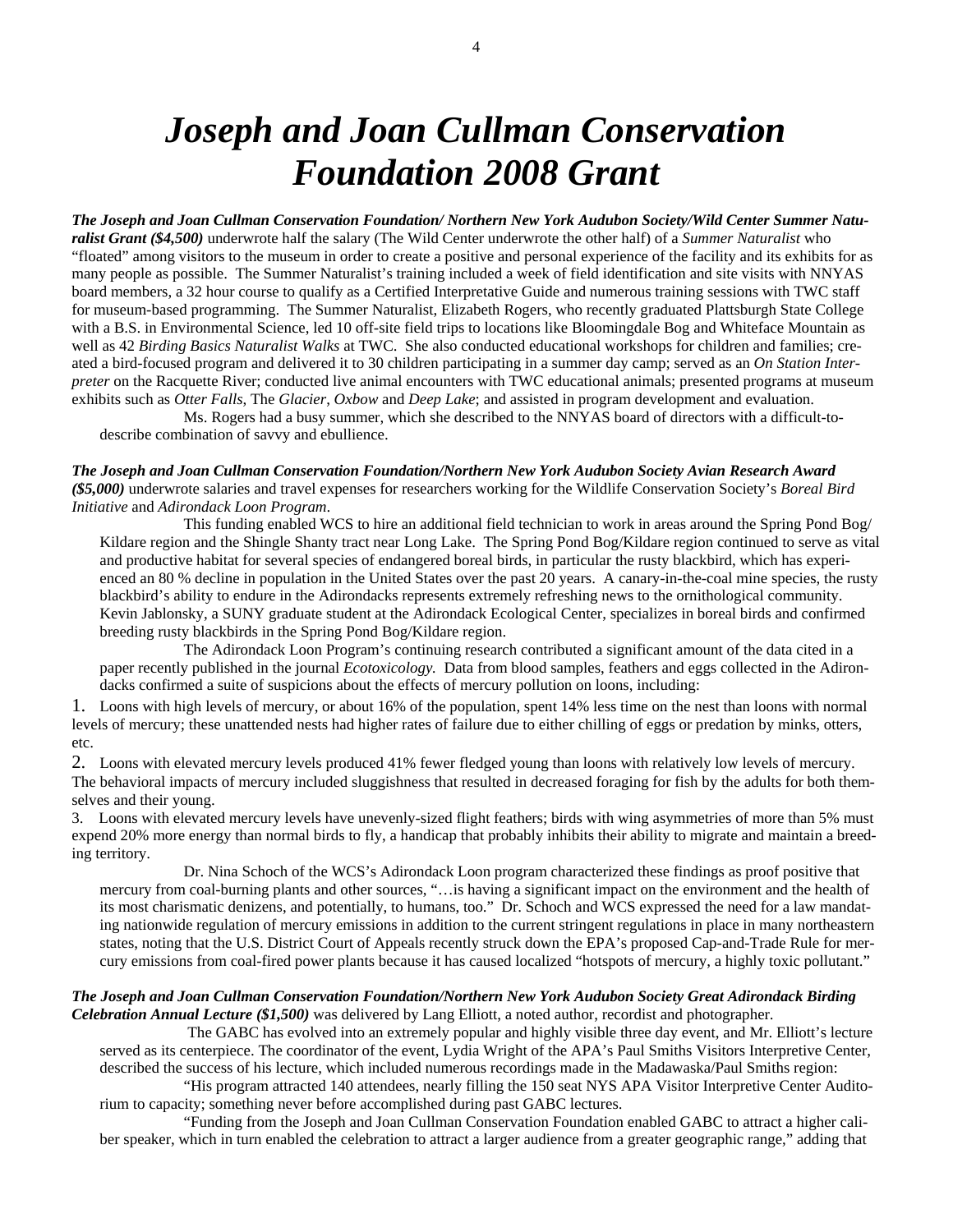*The Joseph and Joan Cullman Conservation Foundation/Northern New York Audubon Society Wildlife Rehabilitation Grant (\$1,500)* awarded \$500 to offset the expenses of two student wildlife rehabilitators who attended the New York State Wildlife Rehabilitation Council's fall meeting in Grand Island, NY and \$1000 to the NYS APA's Newcomb Visitor Interpretive Center for the construction of a raptor cage.

 NNYAS continues to believe that the Adirondacks needs more wildlife rehabilitators, and that helping student rehabilitators, who pay all of their own expenses to attend the annual meeting and participate in its workshops, makes a great deal of conservation sense. The annual NYSWRC meeting provides invaluable opportunities for students to network with other rehabilitators and to attend critical workshops on the care and handling of wild animals.

 At the first Wild Center anniversary celebration several HPAS board members couldn't help but notice that while most displays in the exhibition tent received brief looks and an occasional question from attendees, the raptor rehabilitation display drew a large crowd of children and adults. Hawks and owls not only fascinate people but also serve as compelling gateways to a wide-ranging host of conservation issues, with the result that NNYAS voted to buy the materials for the construction of a raptor cage at the Newcomb VIC. The cage will provide sorely needed space for raptors that need rehabilitating before getting released and for educational birds incapable of fending for themselves in the wild. Rehabilitators and VIC staff will use the educational birds to entertain and educate visitors about the status of Adirondack raptors and their habitats, which vary from threatened to thriving.

*The Joseph and Joan Cullman Conservation Foundation/Northern NewYork Audubon Society Education Grant (\$1,500)* purchased ten pairs of binoculars (Eagle Optics matched the grant by donating an additional ten pairs of binoculars) for the Indian Creek Nature Center, a 320 acre tract of upland and marsh (in the NYS DEC *Upper and Lower Lakes Wildlife Management Area*) with a very active education component, and \$500 to the Elizabethtown/Lewis Central School to fund an innovative environmental science class.

 The North Country Conservation Associates, Inc. Indian Creek Nature Center has held Conservation Field days for sixth grade students since 1965, as well as programs in environmental education for scouts, adults and college classes. NNYAS board members Joan Collins and Mary Beth Warburton lead popular nature walks for sixth graders and noted the need for good binoculars for the children, who reportedly couldn't believe their eyes while watching birds through quality binoculars.

 HPAS awarded Rebecca Bosley, a science teacher at Elizabethtown/Lewis Central School, \$500 to purchase equipment for use in her innovative high school environmental science class. The across-grades class consists of sophomores, juniors and seniors, many of whom take the class because it is a non-regents science class perceived as easier than traditional science classes like chemistry. Several students in last year's class planned to major in environmental science or forestry in college. Entitled *Fire and Ice* the curriculum explores the Adirondacks from its origins in igneous rocks to its shaping by glaciers. Ms. Bosley secured permission from the NYS DEC to use a wildlife management area in Elizabethtown for field work that includes flora and fauna inventories and analyses of woodland and meadow habitats. She plans to deploy a birdcam for a bird experiment designed by the class and a hand-held GPS for pinpointing stands of invasive species such as purple loosestrife.

#### *The Joseph and Joan Cullman/Northern New York Audubon Society Interactive Guide to Birding Hotspots in the Adiron-*

dacks (\$1,000) launched what we feel will evolve into a first-rate resource for anyone interested in birding in the Adirondacks. NNYAS board members receive relentless requests about where and when to find particular birds in the Adirondacks, requests that are usually completely out of context and all but impossible to respond to meaningfully. So we began to talk about constructing an interactive birding guide easily accessible on our web site.

 The construction process included starting a search for a web designer, developing a list of locations, researching photo and illustration archives, hiring a freelance artist to do maps and hiring experienced birders to write descriptions of locations, driving instructions to them and ancillary essays about salient issues such as not using bird recordings during nesting season. NNYAS will not compensate any board members for their work on this project, which we envision as a state-ofthe-art resource created by extremely knowledgeable birders intimately familiar with the locations and birds they describe. No single individual could possibly put together as comprehensive and authoritative guide to Adirondack birding, nor could a book, for example, include as many tools (recordings, video clips) or be updated, revised or expanded virtually at will.

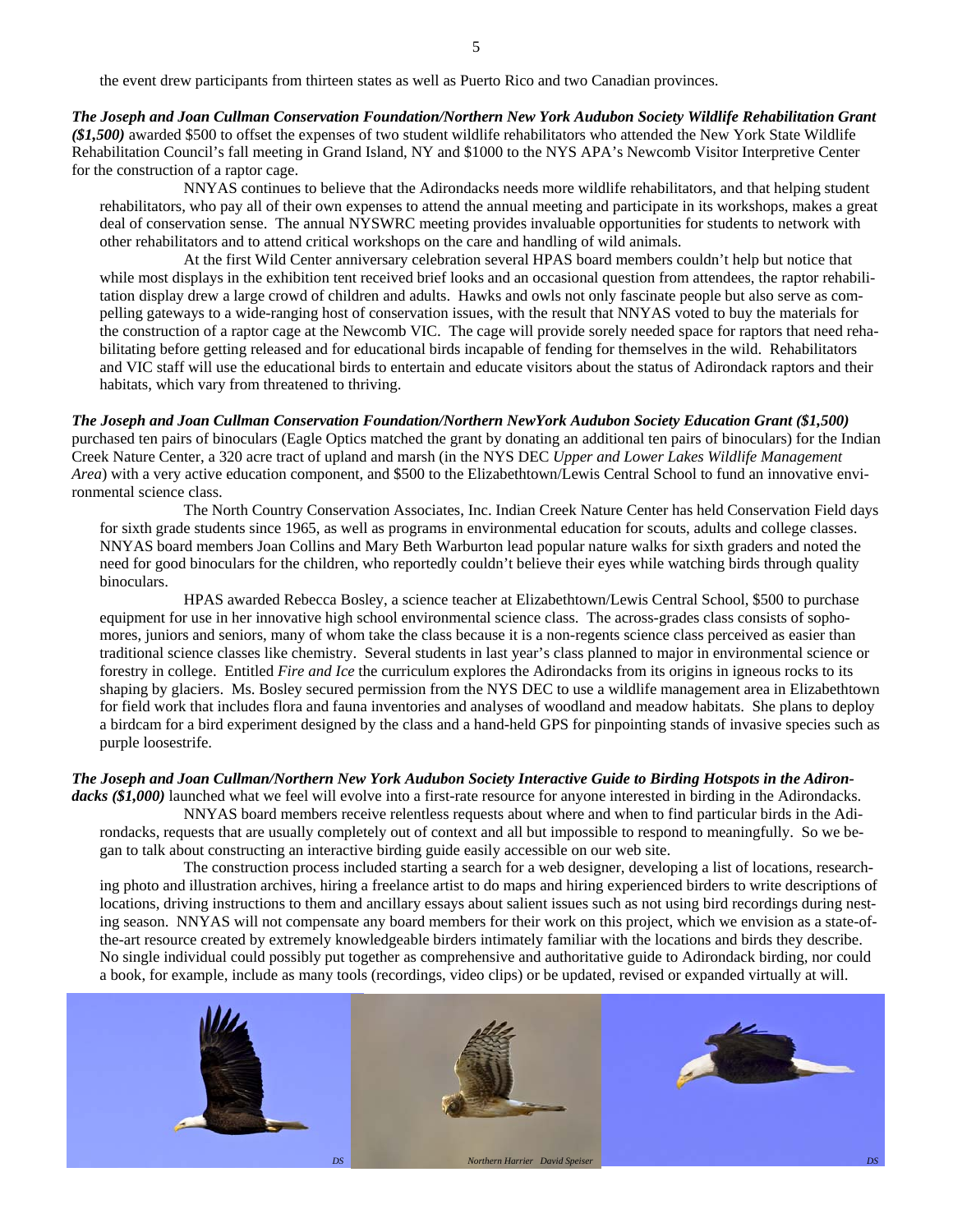# **<sup>12</sup>th Annual Great Backyard Bird Count February 13th-16th 2009**

Last year's GBBC consisted of 85,725 checklists and set a new record of 634 species sighted and another new record of 9,805,116 birds recorded

"Literally, there has never been a more detailed snapshot of a continental bird-distribution profile in history," said John Fitzpatrick, director of the Cornell Lab of Ornithology. "This is a cool, timeless project and this year it achieved real scale. Imag**ine orifficiolog**ists and ecologists 250 years from now comparing these data with their own! We will ktigto you iposteg at futur chestilar an frashwere sitte wiltigald. All platform the DEC constructed two years ago. The<br>REC-CHL SKILL LYCIS WOODHO, charry picker trucks w sixty foot dromore informatudit! or to 'get started, gol tort the **http://www.burgsource.org/gbbc/s.** The DEC supplied the **Wickham Marsh Osprey/Eagle Nesting Platform**  $\mathcal{Q}$ n Oftober $\mathcal{U}^{\text{th}}$  com NYSEG crew of  $\mathcal{S}$ th nemen installed itn osprey/bald eagle nesting platform in Wickham Marsh, kneto yo u ipostag ac folls the stills shi from van stile win ga NYSEG crew deployed two cherry picker trucks with utility pole, which the Municipal Electric Company of platform itself and John O'Connor, the director of DEC wildlife management areas in region 5, supervised the positioning of the platform. Mark Leta, the NYSEG regional supervisor, and Tom Irwin, a NYSEG forester who had previously scouted for the platform location with John O'Connor and John Thaxton, accompanied the crew. Jack LaDuke of WCAX Television News filmed the event and interviewed Mark Leta and John Thaxton, who appeared that evening on the six o'clock news hour.

 NYSEG positioned the platform about ten feet into the marsh and forty feet from the nearest tree, and at the end of the morning the bulldozer had to tow one of the cherry pickers back onto terra firma. Hikers and birders using that section of trail won't represent a threat to any nesting raptors, and the nearest tree, a tall, dead snag, will probably serve as a first-rate perch. With a spotting scope, observers on the platform across the marsh will have a clean look down into the nest--a bird's eye look, as it were.







6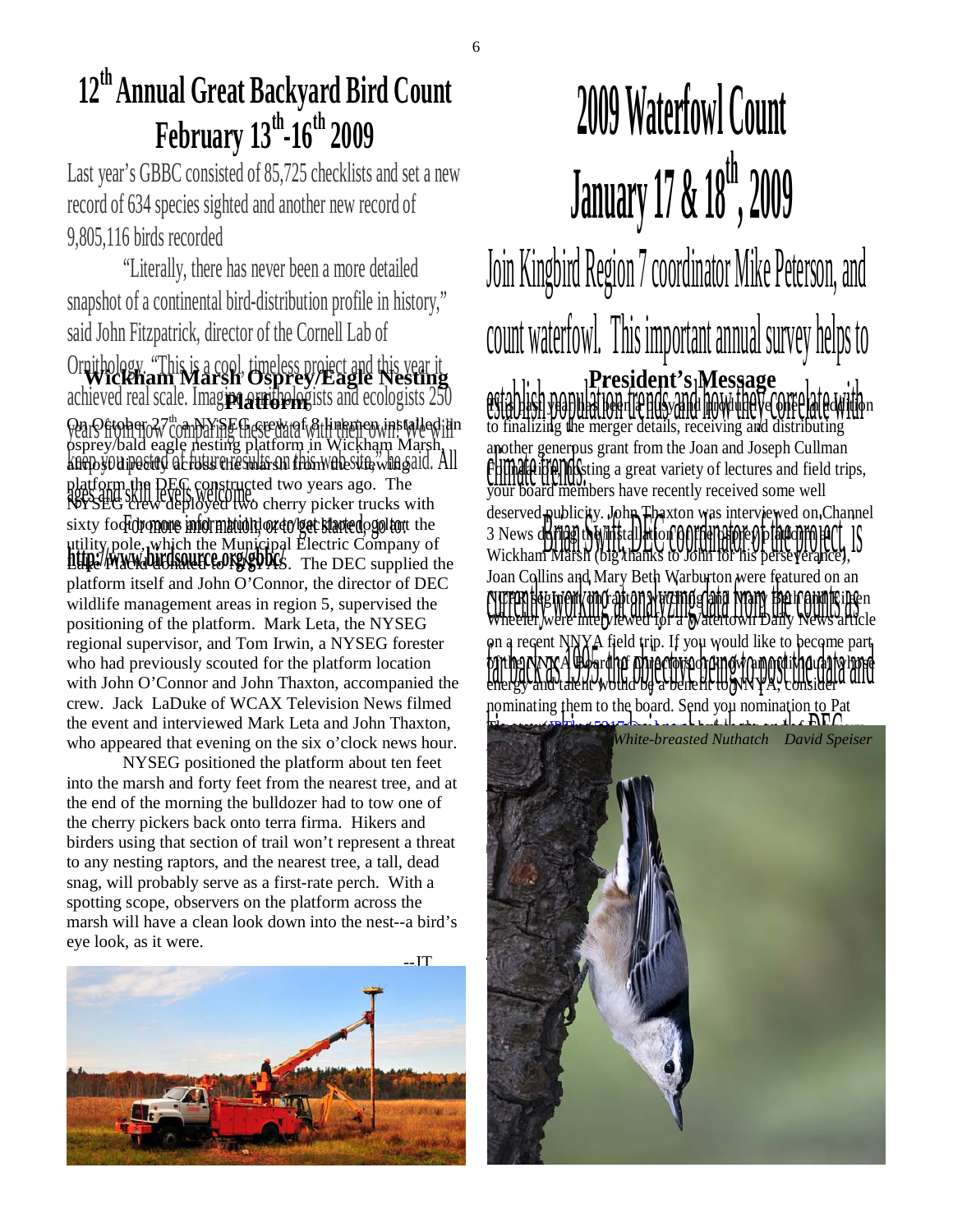## **Conservatively Speaking**

New York State has purchased over 20,000 acres in Clinton County from the Nature Conservancy. The Nature Conservancy bought the property in 2005 from Domtar Industries, a Canadian lumber company. New York State followed through on its commitment, made four years ago, to acquire the 11 parcels with money from the Environmental Protection Fund. The sale includes 14,400 acres on Lyon Mountain, which includes important habitat for Bicknell's Thrush. The NYS Department of Environmental Conservation has not yet given a designation for the parcels, but they will most likely be either Wild Forest or Wilderness.

The culminating publication of all the volunteer efforts in the first half of this decade to document breeding birds across our state, *The Second Atlas of Breeding Birds in New York State*, will be available in December. The book contains two maps per species – the current breeding bird map from 2000-2005, and a change map with a comparison to the first Atlas conducted in the first half of the 1980s. Watch for a book review in the March-May newsletter issue.

The NYS Ornithological Association (NYSOA) is undertaking an important project to scan all of the back issues of *The Kingbird,* New York State's ornithology journal, for online retrieval by article. Over 17,000 pages will be scanned. Online *Kingbird* article retrieval will be a huge benefit for any scientist or individual who needs to quickly find information about species in New York State.

**--Joan Collins** 



### **Poetry Corner**  *from Burnt Norton*

Other echoes

 Inhabit the garden. Shall we follow? Quick, said the bird, find them, find them, Round the corner. Through the first gate, Into our first world, shall we follow The deception of the thrush? Into our first world. There they were, dignified, invisible, Moving without pressure, over the dead leaves, In the autumn heat, through the vibrant air, And the bird called, in response to The unheard music hidden in the shrubbery, And the unseen eyebeam crossed, for the roses Had the look of flowers that are looked at. There they were our guests, accepted and accepting. So we moved, and they, in a formal pattern, Along the empty alley, into the box circle, To look down into the drained pool. Dry the pool, dry concrete, brown edged, And the pool was filled with water out of sunlight, And the lotos rose, quietly, quietly, The surface glittered out of heart of light, And they were behind us, reflected in the pool. Then a cloud passed, and the pool was empty. Go said the bird, for the leaves were full of children, Hidden excitedly, containing laughter. Go, go, go, said the bird: human kind Cannot bear very much reality. Time past and time future What might have been and what has been Point to one end, which is always present.

**--T.S. Eliot** 

# **Attention 12- to 17-year-olds Spend a week at Camp Colby or Pack Forest next summer for free**

 NNYAS announces its annual essay contest. Each year we sponsor two students to attend summer camp. This year we are sponsoring one camper at Camp Colby (ages 12 to 14) and one at Pack Forest (ages 15 to 17). Submit an essay of 250-300 words long about why you want to go to camp to: **Yvette Tillema, Northern New York Audubon Society, 10025 State Route 9N, Keene, NY 12942** 

 One winner will be selected by 1 February 2009 to spend a week at Camp Colby near Saranac Lake and one at Pack Forest in Warrensburg. Parents or guardians need to provide transportation to and from camp.

**Deadline: Essays must be postmarked by 31 December 2008.** 

Be sure to include your name, address, age and telephone number.

**For more information about the contest contact:** Yvette Tillema (518) 576-4251 or yvettetillema@mac.com

 For more information about Camp Colby or Pack Forest, visit the DEC Youth Education Camp website: www.dec.state.ny.us/website/education/edcamps/html